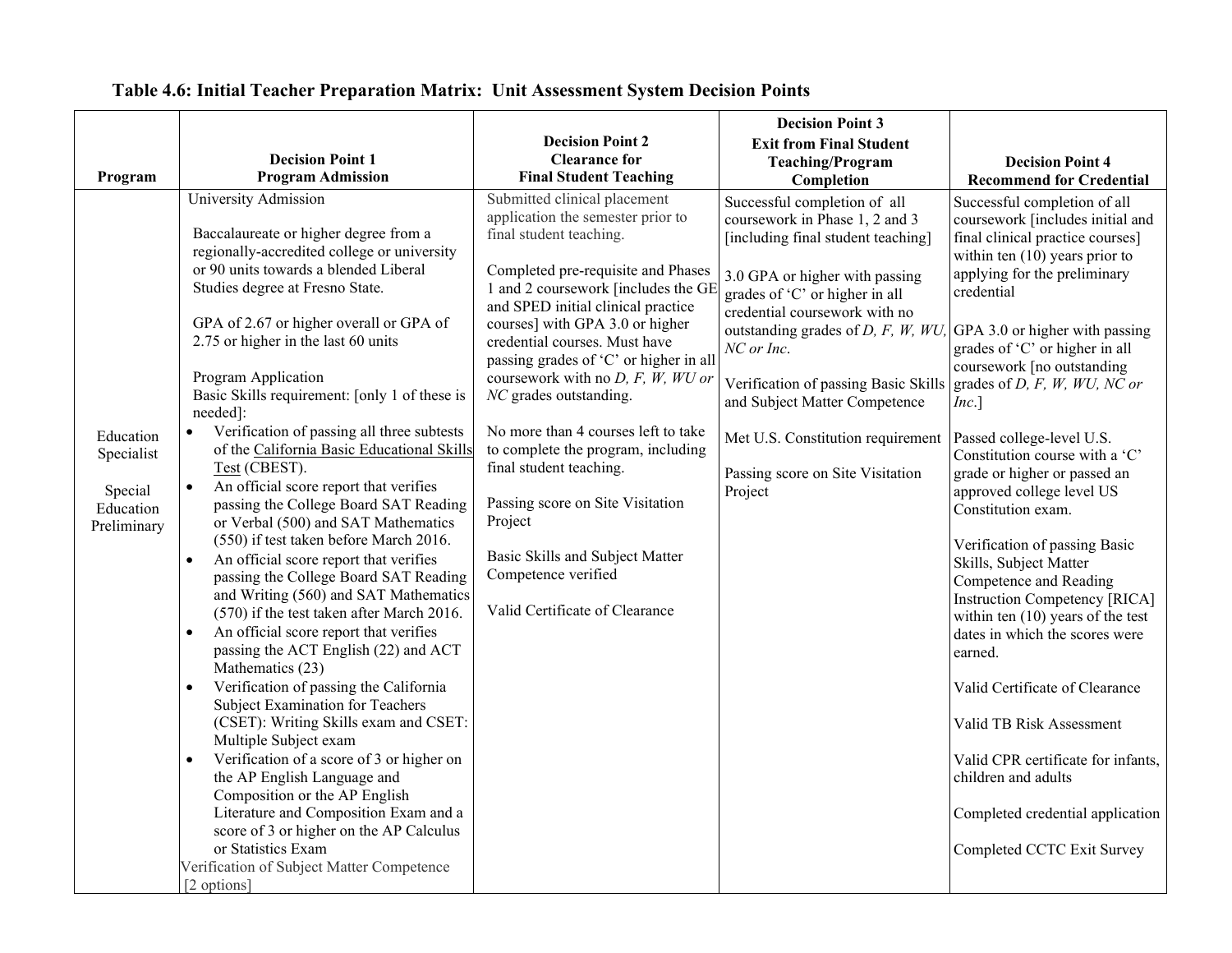| Graduate of a Commission-approved<br>$\bullet$<br>Subject Matter Preparation Program at<br>Fresno State or other Commission-<br>approved California Institution. All<br>other<br>All other applicants are required to pass<br>$\bullet$<br>the three multiple Subject CSET<br>examinations<br>Certificate of Clearance |  |
|------------------------------------------------------------------------------------------------------------------------------------------------------------------------------------------------------------------------------------------------------------------------------------------------------------------------|--|
|                                                                                                                                                                                                                                                                                                                        |  |
|                                                                                                                                                                                                                                                                                                                        |  |
|                                                                                                                                                                                                                                                                                                                        |  |
|                                                                                                                                                                                                                                                                                                                        |  |
|                                                                                                                                                                                                                                                                                                                        |  |
|                                                                                                                                                                                                                                                                                                                        |  |
|                                                                                                                                                                                                                                                                                                                        |  |
|                                                                                                                                                                                                                                                                                                                        |  |
|                                                                                                                                                                                                                                                                                                                        |  |
|                                                                                                                                                                                                                                                                                                                        |  |
|                                                                                                                                                                                                                                                                                                                        |  |
|                                                                                                                                                                                                                                                                                                                        |  |
| Pre-program Field Experience: Verification                                                                                                                                                                                                                                                                             |  |
| of 45 hours of field experience from an                                                                                                                                                                                                                                                                                |  |
| accredited K-12 public school classroom or                                                                                                                                                                                                                                                                             |  |
|                                                                                                                                                                                                                                                                                                                        |  |
| a classroom-like setting. Can be met through                                                                                                                                                                                                                                                                           |  |
| specified coursework.                                                                                                                                                                                                                                                                                                  |  |
|                                                                                                                                                                                                                                                                                                                        |  |
| Two letters of recommendation                                                                                                                                                                                                                                                                                          |  |
|                                                                                                                                                                                                                                                                                                                        |  |
| Admission Interview with Personal                                                                                                                                                                                                                                                                                      |  |
| Narrative: consists of written personal                                                                                                                                                                                                                                                                                |  |
| narrative and oral interview with program                                                                                                                                                                                                                                                                              |  |
| faculty                                                                                                                                                                                                                                                                                                                |  |
|                                                                                                                                                                                                                                                                                                                        |  |
| Valid TB Risk Assessment                                                                                                                                                                                                                                                                                               |  |
|                                                                                                                                                                                                                                                                                                                        |  |
| Valid Mandated Reporter Certificate for                                                                                                                                                                                                                                                                                |  |
| General Training and School Personnel                                                                                                                                                                                                                                                                                  |  |
|                                                                                                                                                                                                                                                                                                                        |  |
|                                                                                                                                                                                                                                                                                                                        |  |
| Signed copy of the Course of Study                                                                                                                                                                                                                                                                                     |  |
| [Advising Form]                                                                                                                                                                                                                                                                                                        |  |
|                                                                                                                                                                                                                                                                                                                        |  |
| Signed Teacher Candidate Commitment                                                                                                                                                                                                                                                                                    |  |
|                                                                                                                                                                                                                                                                                                                        |  |
| Copy of unofficial transcripts to program                                                                                                                                                                                                                                                                              |  |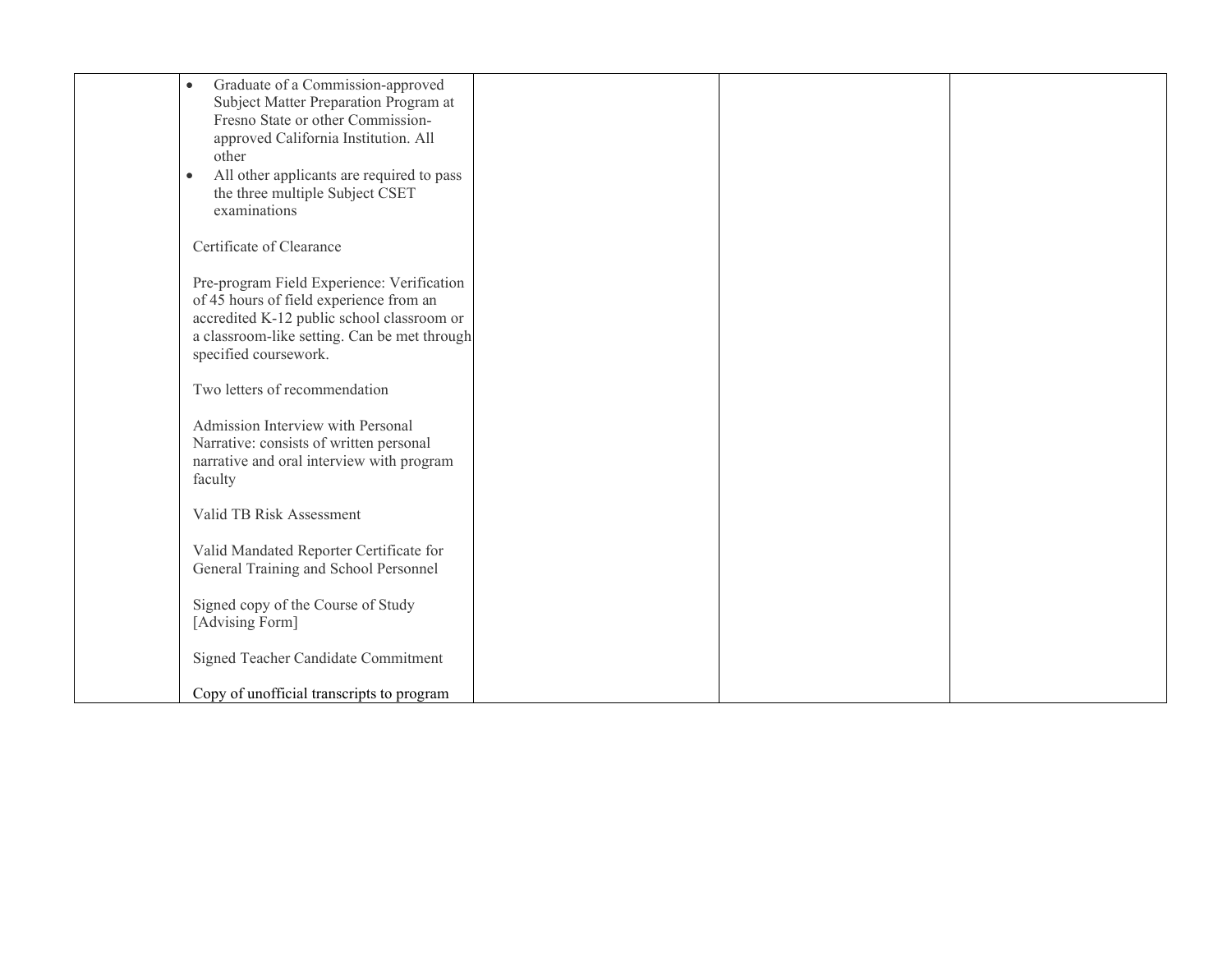| A GPA of 2.67 or higher overall or<br>3.0 GPA, completion of Phase 2<br>3.0 GPA, completion of Phase 1<br>Pass Reading Instruction<br>2.75 or higher in the last 60 units<br>and/or 2 coursework<br>and/or 3 coursework<br>Competency Assessment<br>(RICA)<br>Basic Skills - Reading,<br>Successful completion of final<br>Successful completion,<br>Phase 1 and 2 fieldwork<br>Mathematics & Writing<br>student teaching<br>Complete all program<br>(CBEST or equivalent)<br>(minimum of 350<br>requirements<br>Holistic Proficiency<br>hours)<br>Teaching Sample Project<br><b>Subject Matter Competency</b><br>(CSET or degree from<br>Child and Family Assessment<br>Comprehensive Lesson Project<br>CTC-approved subject<br>& Preschool Teaching Unit<br>(Phase 1)<br>Complete exit survey<br>Multiple<br>(ECE only)<br>matter program)<br>Subject<br>Site Visitation (Phase 2)<br>45 hours of pre-program<br>field experience<br>Subject Matter Competent<br>Interviews and personal statement<br>Met Basic Skills requirement | Program | <b>Decision Point 1</b><br><b>Program Admission</b> | <b>Decision Point 2</b><br><b>Clearance for</b><br><b>Final Student Teaching</b> | <b>Decision Point 3</b><br><b>Exit from Final Student</b><br><b>Teaching/Program</b><br>Completion | <b>Decision Point 4</b><br>Recommend<br>for Credential |
|--------------------------------------------------------------------------------------------------------------------------------------------------------------------------------------------------------------------------------------------------------------------------------------------------------------------------------------------------------------------------------------------------------------------------------------------------------------------------------------------------------------------------------------------------------------------------------------------------------------------------------------------------------------------------------------------------------------------------------------------------------------------------------------------------------------------------------------------------------------------------------------------------------------------------------------------------------------------------------------------------------------------------------------|---------|-----------------------------------------------------|----------------------------------------------------------------------------------|----------------------------------------------------------------------------------------------------|--------------------------------------------------------|
| TB Risk Assessment<br>Mandated Reporter<br>certificate                                                                                                                                                                                                                                                                                                                                                                                                                                                                                                                                                                                                                                                                                                                                                                                                                                                                                                                                                                               |         | Letters of recommendation                           |                                                                                  |                                                                                                    | Complete credential application                        |
| Live Scan Clearance<br>A bachelor's degree from an<br>Successful completion of phase one                                                                                                                                                                                                                                                                                                                                                                                                                                                                                                                                                                                                                                                                                                                                                                                                                                                                                                                                             |         |                                                     |                                                                                  |                                                                                                    |                                                        |
| Complete all program<br>3 Successful completion of<br>accredited university or 90 units<br>coursework<br>requirements<br>all required coursework<br>towards a blended Liberal Studies                                                                                                                                                                                                                                                                                                                                                                                                                                                                                                                                                                                                                                                                                                                                                                                                                                                |         |                                                     |                                                                                  |                                                                                                    |                                                        |
| degree or integrated program from<br>Successful completion of initial<br>Successful completion of<br>Fresno State.<br>student teaching<br>final student teaching<br>Complete exit survey                                                                                                                                                                                                                                                                                                                                                                                                                                                                                                                                                                                                                                                                                                                                                                                                                                             |         |                                                     |                                                                                  |                                                                                                    | Complete credential application                        |
| Single<br>A GPA of 2.67 or higher overall or<br>Successful completion of the Site<br>Successful completion of the<br>2.75 or higher in the last 60 units<br>Subject<br>Visitation Project<br>Complete the IDP Plan<br>Teaching Sample Project                                                                                                                                                                                                                                                                                                                                                                                                                                                                                                                                                                                                                                                                                                                                                                                        |         |                                                     |                                                                                  |                                                                                                    |                                                        |
| Basic Skills: Verification of passing<br>Completed the Pre-Disposition Survey<br>all 3 subtests (Reading, Writing, &<br>Completed the correct<br>Math) of the California Basic<br>Hold a 3.0 GPA<br>number of clinical practice<br><b>Education Skills Test (CBEST)</b><br>hours<br>Passed all CBEST sections<br><b>Subject Matter</b>                                                                                                                                                                                                                                                                                                                                                                                                                                                                                                                                                                                                                                                                                               |         |                                                     |                                                                                  |                                                                                                    |                                                        |
| Completed the Post-<br>Competent: Coursework or Subject<br>Be Subject Matter Competent<br><b>Disposition Survey</b><br>Matter CSET's<br>Possess a valid Certificate of                                                                                                                                                                                                                                                                                                                                                                                                                                                                                                                                                                                                                                                                                                                                                                                                                                                               |         |                                                     |                                                                                  |                                                                                                    |                                                        |